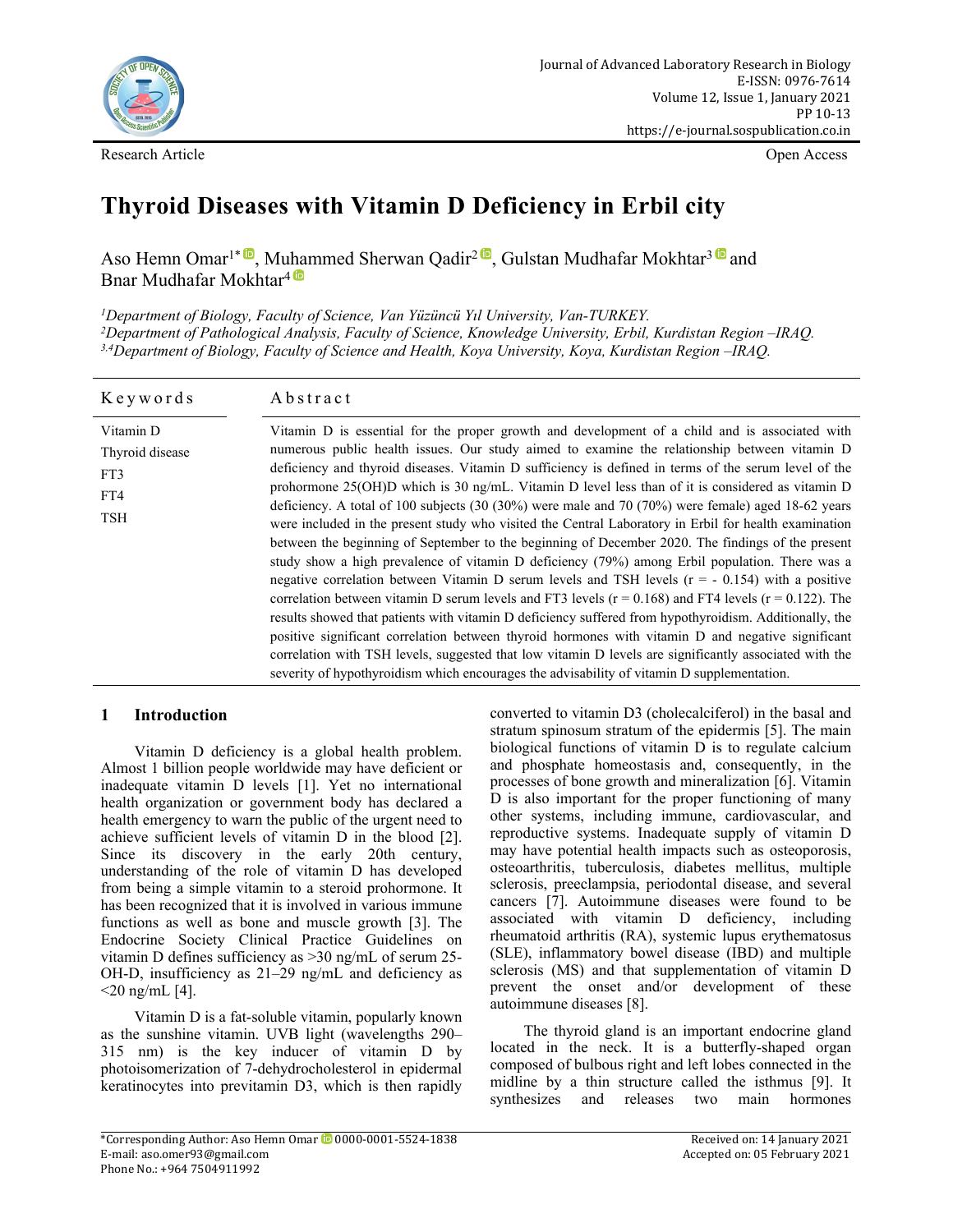triiodothyronine (T3) and thyroxine (T4), which represents the only iodine-containing hormones in vertebrates. Thyroid hormones are key regulators of metabolism and development and are known to have pleiotropic effects on many different organs. The production of thyroid hormones is controlled by thyroidstimulating hormone (TSH), also known as thyrotropin, synthesized by the anterior lobe of pituitary gland called thyrotrophs, in response to thyrotropin-releasing hormone (TRH), which is secreted by the hypothalamus. Unbound or free triiodothyronine and thyroxine (fT3 and fT4 respectively) exert negative feedback on the synthesis and release of thyroid-stimulating hormone and thyrotropin-releasing hormone to maintain circulating thyroid hormone levels within the required range [10].

Numerous studies have demonstrated that low levels of vitamin D may play a role in thyroid disorders. Low vitamin D levels have been associated with autoimmune thyroid diseases (AITD) such as Hashimoto's thyroiditis (HT) and Graves' disease (GD). Impaired vitamin D signaling has been reported to encourage thyroid tumorigenesis [11]. This study aimed to examine the relationship between vitamin D deficiency and thyroid disease in Erbil City.

# **2 Methodology**

#### **2.1 Study area**

This descriptive-analytical study was conducted in Erbil city, Kurdistan Region, Iraq to evaluate the relationship between Vitamin D deficiency and thyroid disease. For this purpose, samples are collected randomly and included those individuals who had visited the Central Laboratory in Erbil city.

#### **2.2 Sample and diagnostic procedures**

This cross-sectional study enrolled a total of 100 subjects (30 (30%) were male and 70 (70%) were female) aged 18-62 years, all patients were followed up at the Central Laboratory in Erbil City during the period from the beginning of September to the beginning of December 2020. The data collected included gender, vitamin D value, thyroid-stimulating hormone (TSH), free triiodothyronine (FT3), and free thyroxine (FT4). Serum levels of TSH, fT4 and fT3 were determined with electrochemiluminescence method using Cobas e 411 analyzer (Roche Diagnostics, Germany). The inclusion and the exclusion criteria used in the study were as follows:

#### **Inclusion Criteria**

- Willingness to go through with the procedure after receiving informed consent.
- Patients who are newly diagnosed with thyroid disease.

#### **Exclusion Criteria**

 Patients who are on hypo or hyperthyroidism treatment

- Patients who are on medication, such as vitamin D supplementation or any drug that affects vitamin D level.
- Patients who are under investigation for any immunological disorder

#### **2.3 Statistical analysis**

The data were tested for normality using the D'Agostino-Pearson omnibus normality test. Normally distributed variables were presented as mean ± standard error of the mean (SEM), whereas skewed distributed variables were presented as median (interquartile range [IQR]). Statistical analysis was performed using GraphPad Prism 6 software (GraphPad Software, Inc., CA, US). The correlations between Vitamin D and TSH, FT3 and FT4 were presented by correlation coefficient (r2 ). Results considered significant or non-significant when  $P$ -value  $>$  or  $< 0.05$ , respectively.

### **3 Results**

The present study included data from 100 subjects (30 (30%) were male and 70 (70%) were female) aged 18-62 years. The results showed that the highest number of the cases (79%) had vitamin D deficiency and (21%) had normal levels of vitamin D as shown in (Fig. 1).

A nonlinear regression analysis was performed to study the correlation between Vitamin D and TSH, FT3 and FT4 (Table 1).



**Fig. 1: Percentage of vitamin D status among people in Erbil city.**

| Table 1: Correlation between Vitamin D and each of TSH. FT3 |  |
|-------------------------------------------------------------|--|
| and FT4.                                                    |  |

|           |      | X variable Y variable Correlation coefficient (r) | (P-value) |
|-----------|------|---------------------------------------------------|-----------|
| Vitamin D | TSH. | $-0.154$                                          | 0.212     |
| Vitamin D | FT3  | 0.1681                                            | 0.1706    |
| Vitamin D | FT4  | በ 1223                                            | 0.3203    |
|           |      |                                                   |           |

There were significant negative correlations were recorded between vitamin D and TSH  $(r = -0.154, P >$ 0.05) (Fig. 2). Significant positive correlation between vitamin D and FT3 ( $r = 0.168$ ,  $P > 0.05$ ) (Fig. 3), with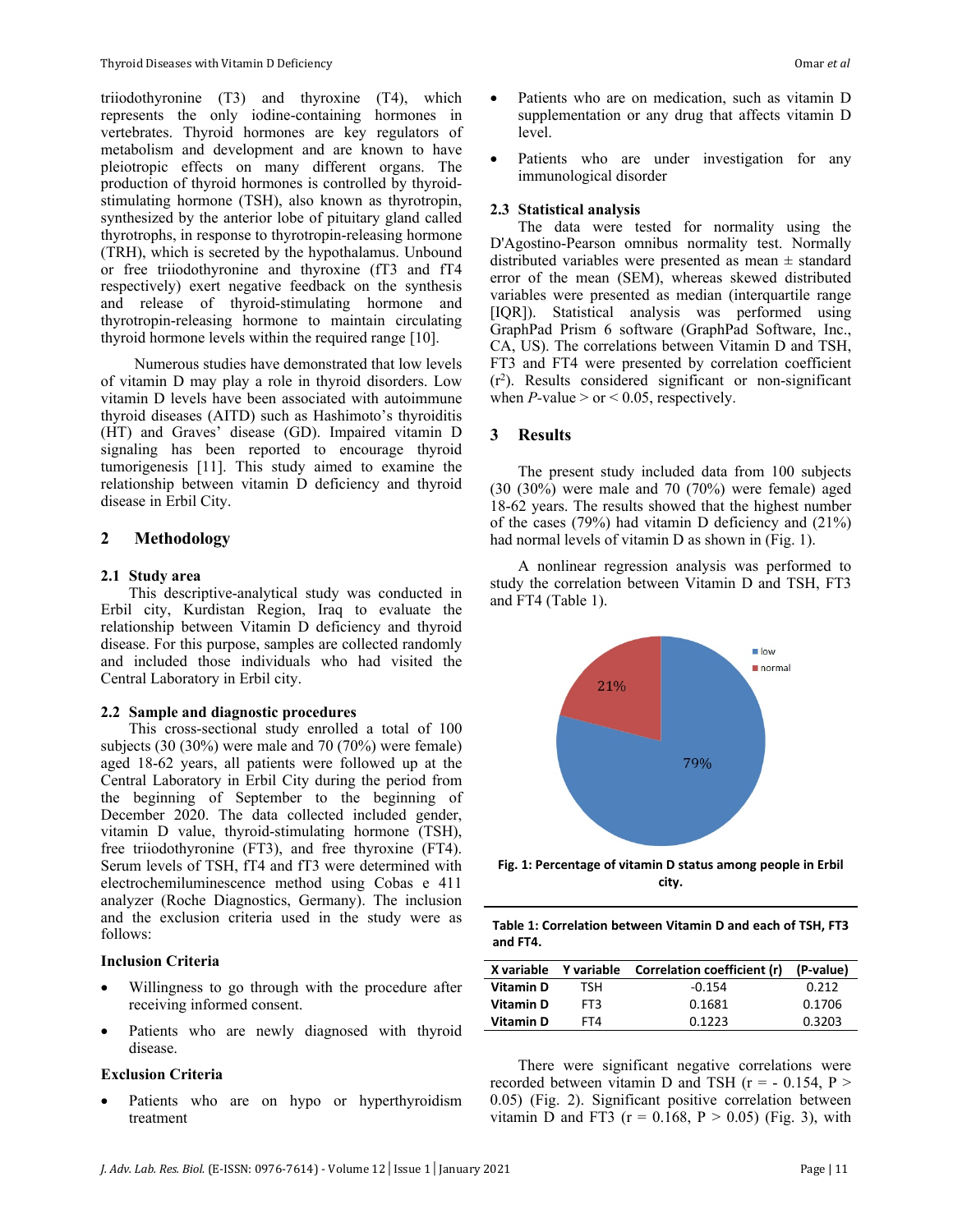significant positive correlation between vitamin D and FT4 ( $r = 0.122$ ,  $P > 0.05$ ) (Fig. 4).



**Fig. 2: Correlation between Vitamin D and TSH.**



**Fig. 3: Correlation between Vitamin D and FT3.**



**Fig. 4: Correlation between Vitamin D and FT4.**

#### **4 Discussion**

Previous studies have discussed the role of vitamin D in preventing autoimmune thyroid disease. Vitamin D prevents aberrant immune responses by modulating the immune cells [12]. However, Vitamin D may affect thyroid function in other ways than immunomodulation and preventing autoimmune diseases [13]. The prevalence of vitamin D deficiency among adults has been reported to be 14-59 percent with a higher prevalence in Asian countries [14]. Vitamin D deficiency is common in patients with Graves' disease and is associated with higher thyroid volume. Vitamin D receptor gene polymorphisms were found to be associated with the risk of Graves' disease [15]. According to these findings, in hypothyroid patients the prevalence of vitamin D deficiency was high. Supplementation of vitamin D significantly decreased TSH levels but did not affect T4 or T3 concentrations [16].

The present study showed that vitamin D serum levels in hypothyroid patients were significantly lower. Patients with hypothyroidism were suffering from hypovitaminosis D. Our results indicate that vitamin D deficiency is more prevalent in the females, 55 out of 70 (78.57%) while in males 11 out of 30 (36.66%). Women have often been found to have lower vitamin D levels than men possibly due to lifestyle habits and higher percentage of body fat [17]. There was a negative significant correlation between Vitamin D serum levels and TSH levels  $(r = -0.154)$  with a positive significant correlation between vitamin D serum levels and FT3 levels  $(r = 0.168)$  and FT4 levels  $(r = 0.122)$ . These results indicate that vitamin D deficiency and hypothyroidism may have a significant relationship and low levels of serum 25(OH)D was significantly associated with the degree and severity of hypothyroidism. There are two main reasons for this association. First, low vitamin D levels may be due to inadequate intake of vitamin D from the intestine. Second, vitamin D may not be activated properly by the body [18].

Furthermore, it was recently reported that the prevalence of vitamin D deficiency in patients with Graves' disease was significantly higher compared to control subjects (65.4 vs. 32.4%, *P* < 0.05) [19]. Both Vitamin D and thyroid hormone bind to similar receptors called steroid hormone receptors. A different gene in the Vitamin D receptor was shown to predispose people to autoimmune thyroid disease including Graves' disease and Hashimoto's thyroiditis [20]. Vitamin D mediates its effect through binding to vitamin D receptor (VDR), and activation of VDR-responsive genes. While VDR gene polymorphism was found to associate with AITDs. Variation in the VDR gene is thought due to mediate susceptibility to various endocrinal autoimmune diseases [21]. Moreover, increased bone turnover in hyperthyroid patients may lead to high calcium levels and negative feedback on parathyroid hormone and  $1,25(OH)_{2}D_{3}$ synthesis, which induces low vitamin D levels [22].

## **5 Conclusion**

Our results indicated that patients with vitamin D deficiency suffered from hypothyroidism. In addition, the